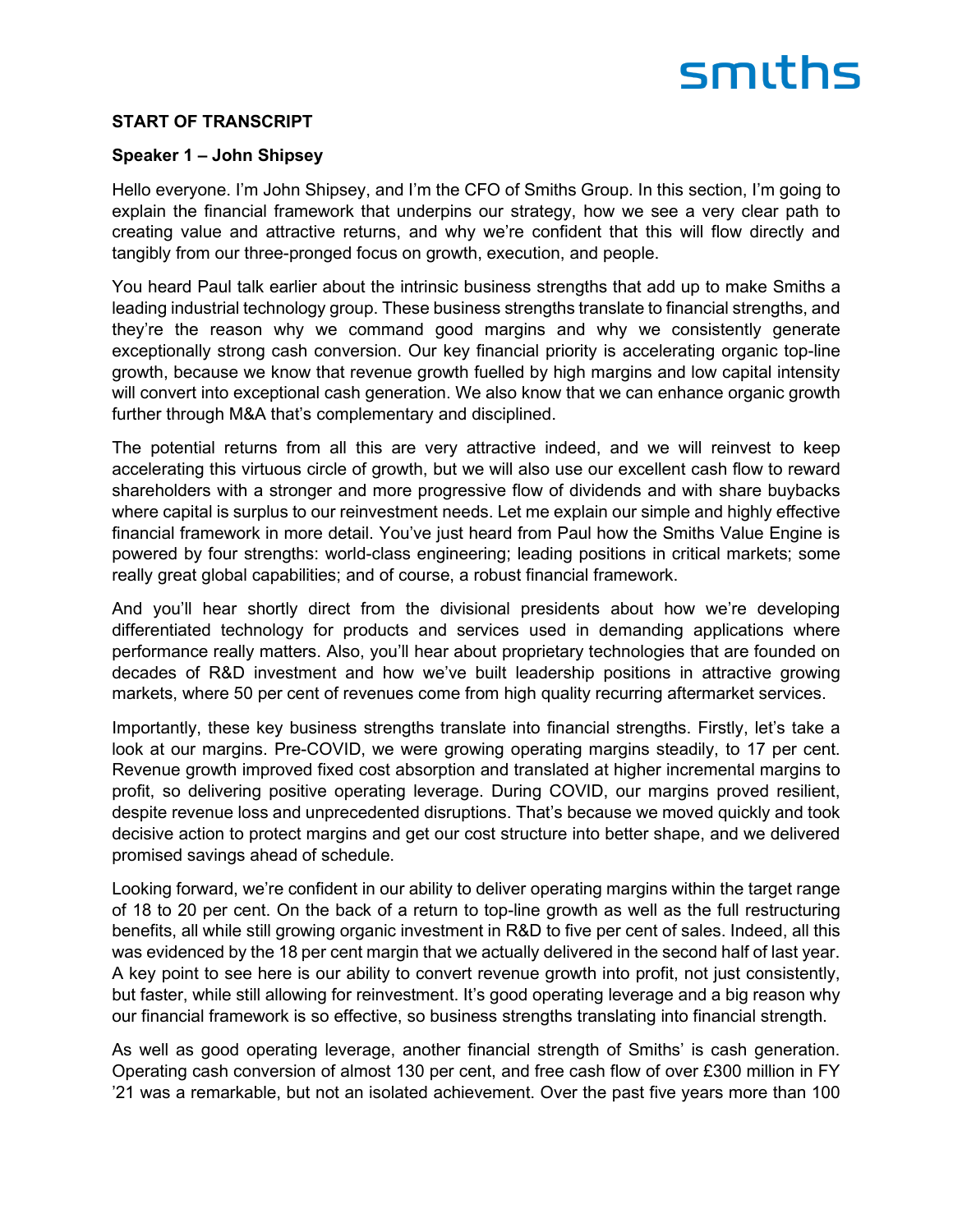per cent of operating profit has been converted to operating cash, by the group as a whole, but also by each and every one of the businesses. That's because each and every business has similar characteristics: IP-owning assemblers, with low capital intensity that apply group-wide best practices to manage working capital.

Although proud of our track record on cash conversion, we're not complacent. We still have plenty of opportunities to improve, with the consistency of execution that Paul mentioned earlier, we're confident that we can continue to deliver a 100 per cent plus operating cash conversion over the medium term.

If we then look at returns on capital, you can see how they validate the financial strengths that I've just highlighted. Firstly, return on tangible assets, excluding goodwill. At more than 30 per cent, it clearly proves the high value that can be created from organic growth, but also return on capital employed including goodwill. It's a critical measure in capturing the return on all investment, and we continue to use it as a discipline on M&A activity.

Pre-COVID return on capital employed, or ROCE, averaged over 15 per cent, well ahead of our cost of capital, and underscoring the financial strength of the business. ROCE did unsurprisingly dip in FY '20 and '21, as profit was affected by COVID. For the reasons I spoke about earlier, ROCE should return to our target range of 15 to 17 per cent in the medium term, so again you can see business strengths translating tangibly to financial strengths.

Our financial framework is very deliberately constructed around these strengths. Margins on incremental revenue mean that we have positive operating leverage. Revenue growth converts through the income statement to a higher rate of growth in profit, and low capital intensity means that profit gets efficiently converted into cash. With the result being strong, sustainable free cash flow.

Before COVID, we were delivering modest top-line growth of three per cent, which accelerated to five per cent growth in profit, and we converted more than a 100 per cent of that profit into cash. As Paul highlighted in his presentation, a central part of our go-forward plan is to accelerate the pace of top-line growth, because we know that we can take top-line growth and convert it even faster into profit and cash.

This is the key point, put very simply: turning the handle of revenue growth faster, converting that at the higher rate to profit, and turning that profit into cash. With the output of all this being high and growing free cash flow. We're also very clear how to deploy this. Our goal is growth. Reinvesting to turn that handle faster, so we will use our strong free cash flow first and foremost to reinvest in accelerating organic growth, but also to enhance that growth with complementary and disciplined M&A. At the same time, we can provide consistently good returns to shareholders. Our key priority in the plan is to increase organic revenue growth, accelerating past the pre-COVID level of three per cent, and targeting four to six per cent through cycle, confident that this will convert at high rates to profit and cash.

You've heard from Paul, and you'll soon hear from the divisional presidents about the exciting tangible ways in which we're going to deliver that higher pace of organic growth. From market growth, from new product development, and from building out adjacencies. All of that is why we believe we can successfully turn that revenue handle faster. Much of that growth will come from new products and services that our customers value for their differentiated performance in demanding applications.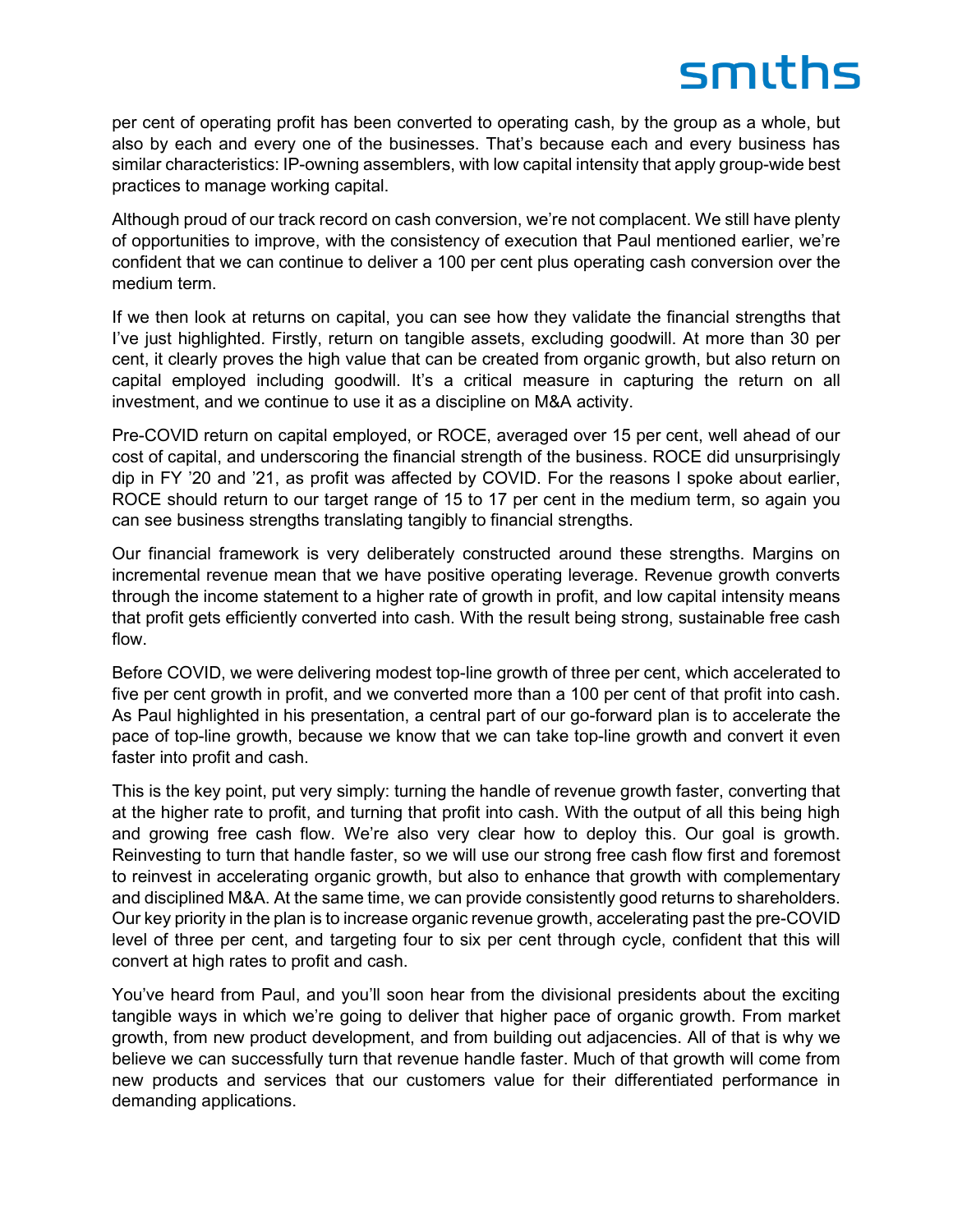We've grown our R&D investment considerably since 2017. Going forward, we expect to reinvest five per cent of sales in order to strengthen and sustain our business for the longer term. It's primarily an organic strategy, but which we will also enhance through M&A. We will continue to add profitable top-line growth each year through complementary, disciplined M&A. By complementary, we mean acquisitions that strengthen our leadership positions, and deliver access to new adjacencies, geographies, and technologies. By disciplined, we mean acquisitions that create real value, typically through low-risk synergies that are uniquely available to Smiths, and so confidently deliver above-threshold returns.

This playbook has been working well for us. As you can see from this list of all our acquisitions over the last five years. I'll just pick out two examples to illustrate the point. First, the largest acquisition on the list, Morpho. This reinforced Smiths Detection's leading position in the US aviation market. It extended our CT product portfolio, and importantly, brought x-ray diffraction technology, meaning we're years ahead of the competition on next-generation detection capabilities. Then Royal Metal Products, the last on the list, acquired just back in February. It significantly strengthened Flex-Tek's product range in the construction sub-segment. You'll have already seen in our annual report that against an acquisition cost of £78 million, it delivered £33 million of revenue, and £10 million of operating profit, in less than six months of our ownership. That's certainly M&A that is disciplined and complementary to organic growth.

We will dedicate ourselves wholeheartedly to reinvesting behind organic growth, and complementary, disciplined M&A. But our strong cash generation means we also have a third use for cash, which is returning to shareholders what is surplus to our reinvestment needs. We've done that via dividends every year for the last seventy years, and we will continue to grow the dividend in line with earnings, whilst maintaining minimum cover of around two times. The growth strategy underpins our plans to maintain a progressive dividend going forward, and one that's even stronger and more reliable.

But as well as an attractive dividend policy, right now we also have a one-off opportunity to return surplus capital to shareholders, as a result of the sale of Smiths Medical. The sale of Smiths Medical is a major strategic milestone, creating a higher performing Smiths Group that is clear to focus on its priorities of growth, execution, and people. Back in September, we said that the deal would complete by the end of the first half of calendar '22. However, we've since satisfied the US antitrust condition, so along with Smiths shareholder approval, we've now cleared the two major conditions precedent, and we're now confident that the deal will complete significantly earlier than previously expected in the new year.

Initial cash proceeds are \$1.85 billion. Additionally, Smiths will receive 2.5 million shares in ICU medical. This is a liquid financial investment, structured to allow Smiths to participate in the significant synergies that the deal creates. We will seek to maximise the value of this investment, taking into account the tax advantages of holding for more than 12 months, and the \$100 million earnout which is triggered if the ICU share price hits \$300 within four years of completion. The current value of the deal is \$2.75 billion, but with the potential for that to increase to over \$3 billion, if the earnout is triggered. Given that completion of the sale will now take place much earlier than expected, the board has decided to start the return of \$1 billion of proceeds to shareholders immediately.

We will effect this through a program of share buybacks over the next 18 to 24 months, and we will continue to supplement a progressive dividend with ongoing share buybacks, as we generate